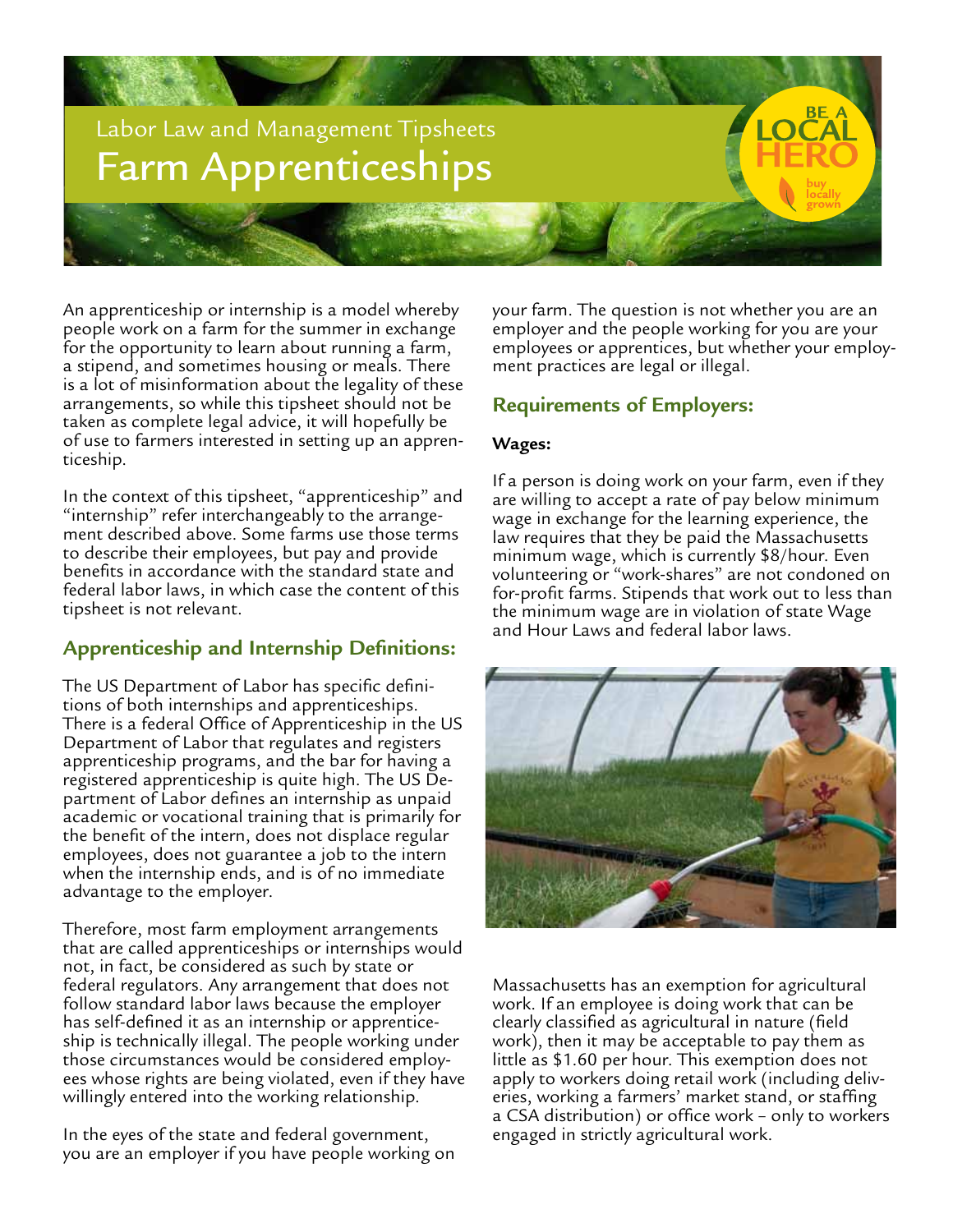

The exemption requires that the employer be exempt from the federal Fair Labor Standards Act (FLSA) and the Migrant and Seasonal Agricultural Workers Protection Act (MSPA). If your farm clocks fewer than 500 "man days" in every calendar quarter of the previous year, you may be exempt. A "man day" is any day where an employee who is not in the immediate family of the farm owner reports for work for an hour or more. So if you have five employees working six days a week, that counts as 30 man days per week. If you have five employees working one hour per day, six days a week, that also counts as 30 man days per week. Man days are counted per quarter, so the exemption is not based on an annual average.



There are some overlapping requirements that may continue to apply to employers that are exempt from FLSA and MSPA. For example, MSPA has regulations about on-farm housing which do not apply to exempt farms. However, OSHA (Occupational Safety and Health Administration) rules still apply to any farm that houses workers. Even an exemption from the particular rules in FLSA and MSPA may not mean that your farm is exempt from all related regulation.

#### **Deductions:**

Offering housing in exchange for labor is a difficult

issue. Any circumstance in which an employee's housing is provided by the farm requires approval by the appropriate regulatory body. The particular regulatory body that would be interested in your particular farm housing depends on whether the farm is covered by MSPA or just by OSHA and the Massachusetts Department of Public Health, but either way, it is illegal to house employees in any lodging (even one person in your own house) that has not been inspected and granted a Certificate of Occupancy. The standards for acceptable housing are quite stringent, and converting an existing struc- ture into approved farm worker housing is likely to require a significant investment.

Providing meals or goods from the farm to em- ployees is not as carefully controlled as housing, but there are rules about deductions that would include housing or food, in addition to uniforms or tools. Massachusetts State Law stipulates specific amounts that employees may be charged for hous- ing or meals, which can be found under regulatory code 455 CMR 2.04.

The bottom line here is that an agreement with your interns that they receive room and/or board in exchange for their work would not be acceptable in the eyes of regulators, should you attract their attention. Furthermore, if you offer housing to apprentices that is not up to code, the consequences could be severe.

#### **Taxes and other legal requirements:**

Like any other employer, you are required to have an Employer Identification Number and report new hires. You are also required to pay and withhold taxes, purchase workers' compensation insurance, and provide pay records to your employees in the form of a pay stub. There is extensive information on the mass.gov website about the requirements for employers, all of which apply to any apprenticeship or internship arrangement.

### **The Bottom Line:**

The only completely legal way to continue the practice of offering enthusiastic learners low pay in exchange for a learning opportunity, housing, and meals/food is to fall under the Massachusetts Agricultural Exemption that allows employers to pay agricultural workers a rate of \$1.60 per hour. In this